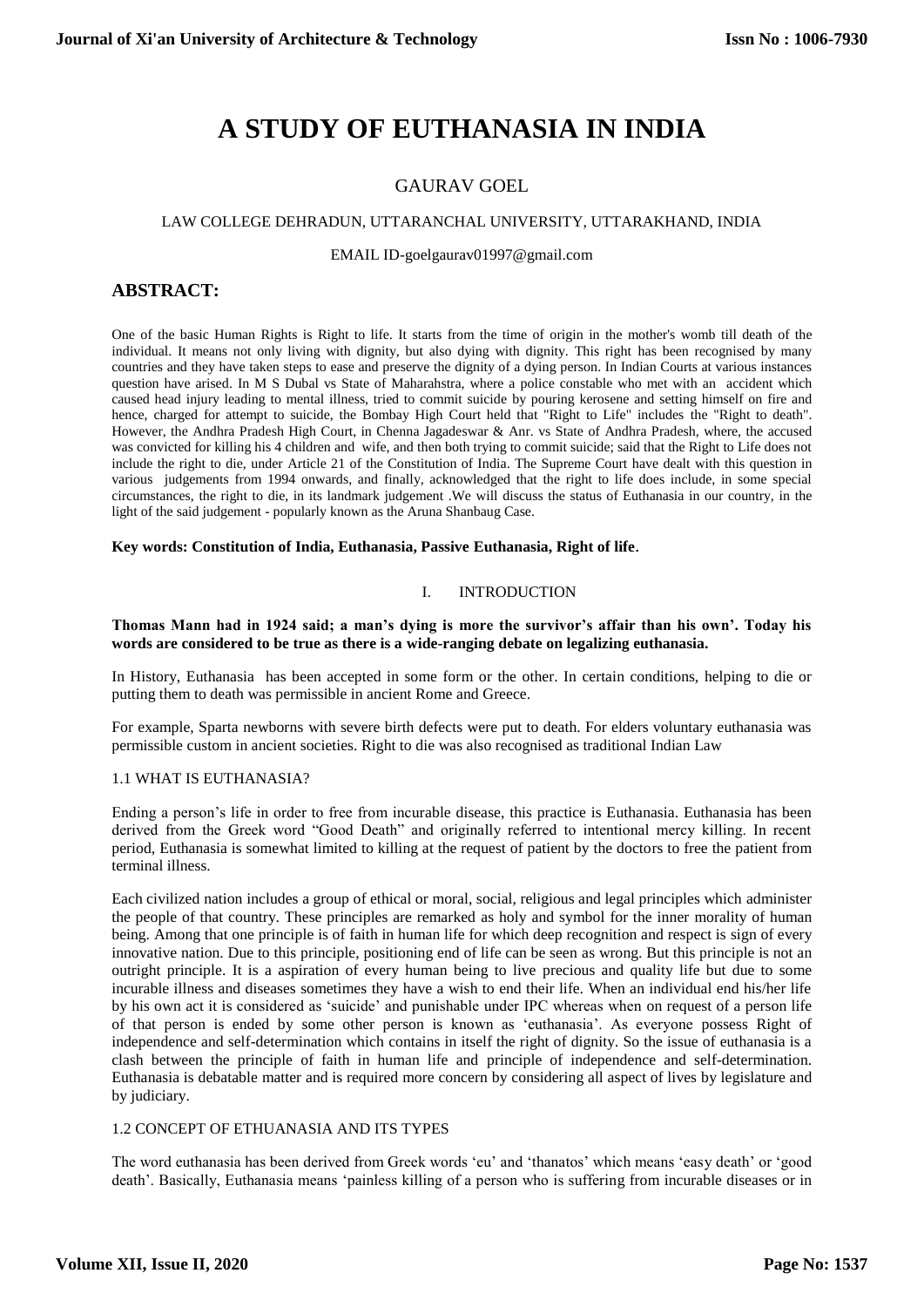irreversible coma. It is also called as 'mercy killing'*. "Euthanasia means the act or practice of killing or bringing about the death of a person who suffers from an incurable disease or condition especially a painful one, for reasons of mercy.* The main purpose of euthanasia is to ensure a painless death to a person who is suffering from incurable disease since long time. There are five types of euthanasia which are following:

- 1) Active Euthanasia
- 2) Passive Euthanasia
- 3) Voluntary Euthanasia
- 4) Involuntary euthanasia
- 5) Non Voluntary euthanasia

1*) Active Euthanasia:* when a doctor gives a fatal dose or injection to a patient who are suffering from irreversible stage of life with an object to give him/her painless death ,it is known as Active Euthanasia.

2*) Passive Euthanasia:* when a patient who is on vegetative stage surviving with the help of life support system and if a doctors stop or off that support system then, it is known as 'Passive Euthanasia'. In this doctors are withdrawing that support system with whose help the patient is surviving but they are not actively killing that person.

3) *Voluntary Euthanasia:* End of life of a person who is terminally ill with the consent of that person .He /she express their desire by exercising his/her choice to die for their best interest and others also, known as voluntary euthanasia.

4*) Involuntary euthanasia:* When Death of a competent patient is caused without his expressed desire or consent, known as involuntary euthanasia. It is considered as 'murder' and also against the purpose of euthanasia.

*5) Non Voluntary euthanasia:* Death of person who is not competent to make consent. Here, the patient due to lack of time in doing so, did not left any living will and not predicted the misfortune. In this, death is caused with the consent of family members of patient.

## 1.3 HISTORICAL PERSPECTIVE OF EUTHANASIA IN INDIA:

The concept of Euthanasia exists from ancient time and it can be seen in present scenario as well. In Ancient time, the Rome and Greece was helping a person to end their life which is permissible in certain situations. In many holy books such as 'bible', Rig Veda' and 'Quran' concept of suicide or self-destruction is prsent. Some examples of religious suicides also illustrates in 'Mahabharata 'and 'Ramayana'. There are two views of Hindus regarding euthanasia. On one side, some Hindus considered is as wrong as it is against the Karma of patient as well as doctors bot on other hand, some says that it is a good deed to end a painful life. While writing commentaries on Manu, Kulluka and Govardana , it was witnessed that a man may undertake the 'mahaprastha' on a passage which ends in death, when he is incurably diseased or come across with a great misfortune , and that, it is not opposed to Vedic rules which forbids suicide. Majority of Muslims totally opposed to Euthanasia because they considered life is a gift from Allah and destruction of life is disrespect towards God. Christians are also against the euthanasia. According to them life is created by their God. Consequently, no human beings have authority to interfere in this.

## II. LEGISLATIVE STEPS TOWARDS LEGALISING EUTHANASIA:

Towards the Legalizing euthanasia, the first legislative steps was taken in the year 1985 by Maharashtra legislature by moving a private bill in upper house. The bill consists of the provisions concerning to provide legal safeguard to all doctors by way of immunity from criminal and civil liability if they eliminates and stop the artificial life by withdrawing the life support system with the permission of patient. This bill also contains the provision, providing legal protection to patient who makes such decisions. The abovementioned bill also talks about 'advanced directives; if the patient become incompetent to express his desire to die later on. In 2007, a bill was brought up by C.K. Chandra pan (MP) in Lok Sabha named as "The Euthanasia(Permission and Regulation) Bill,2007" to provide painless end of life of patient who is completely bed ridden and suffering from a diseases which cannot be treated till his whole life.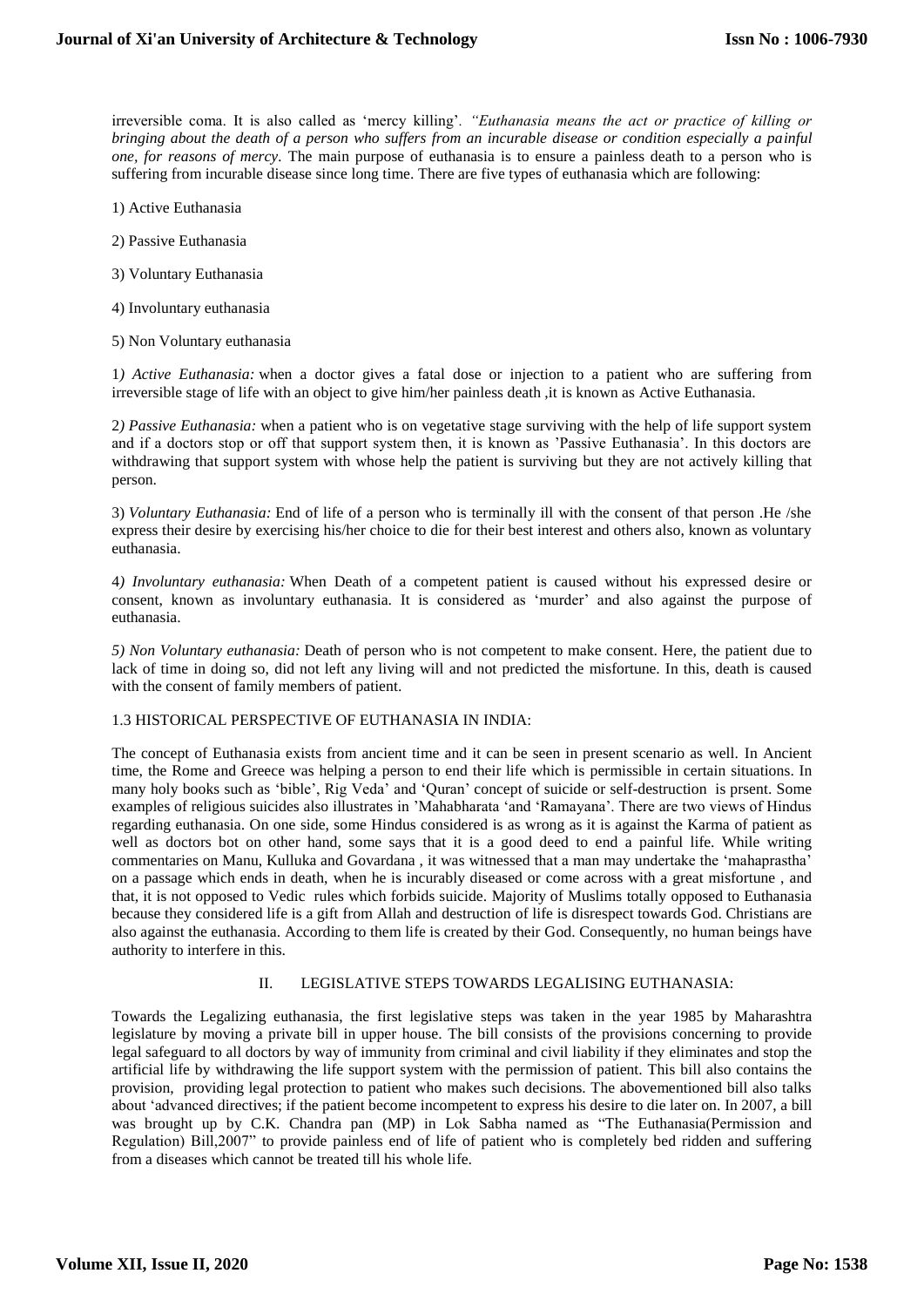## III. LEGAL PERSPECTIVE OF EUTHANASIA IN INDIA

In Indian perspective, Euthanasia is burning controversial issue. Since active euthanasia is not permissible in India. As 'mercy killing' is considered as intentionally killing by a doctors which comes under the purview of clause first of section 300 of Indian Penal Code, 1860. But if the patients gives a lawful consent then it will attract the exception 5 of abovementioned section and the doctors will punishable under section 304 of I.P.C. 'culpable homicide not amounting to murder'. In India 'Right to life' under Article 21 does not comprises right to die within its purview and it is punishable under section 309 of Indian Penal Code, 1860. In *Gian Kaur Vs. State Of Punjab*, the Constitutional validity of Section 309 of I.PC. was challenged by stating that Art. 21 'Right to Life' also includes right to die. But The Constitutional Bench of Five Judges Held that *"Right to life which*  includes life with dignity which means existence of life till the natural end of life and upheld the constitutional *validity of section 309 of I.P.C.".*

## 1.1 JUDICIAL TRENDS REGARDING EUTHANASIA:

Deep analysis of euthanasia was made by judiciary in the *Aruna Ramchandra Shanbaug vs. Union Of India* popularly known as Aruna Shanbaug case. In this case all contradictory aspects of euthanasia has been argued by Apex Court and their possible elucidations provided through judgment. *The Brief Facts of the case is following:*

Aruna Shanbaug was working as a nurse in Edward Memorial Hospital, Mumbai. This event happened on the evening of 27<sup>th</sup> November, 1973 when she was attacked by wrapping a dog chain around her neck by a sweeper of hospital. He attempted to rape her but found her menstruating he sodomized her. On the next day her body was found lying on floor and blood is everywhere on the floor. Due to that dog chain the oxygen supply was stopped and her brain got impaired. Since 1973, she continued in Persistent Vegetative state .The writ petition Under Article 32 filed by Ms. Pinki Virani, alleging herself to be the next friend of Aruna Shanbaug by stating that Aruna Shanbaug is in persistent vegetative state for about 32-33 years and there is no option of improvement so the mercy petition should be allowed.

The Supreme Court opened a doorway for legalizing the passive euthanasia by allowing passive euthanasia in certain exceptional circumstances and provides recommendations regarding it which are as following:

- Parents, spouse or close relatives and in their absence, the decision regarding termination of life support system, should be taken by the next friend. In the absence of next friend it can be taken by a doctor who is treating that patient.
- The Decision of termination of life support system should be made bonafide and in best interest of that patient.
- If decision is taken by the close relatives, next friend and doctors the approval should be taken from high court under Article 226 which empowers high court to issue directions and order.

In this case, the Apex Court passed an order of appointment of medical committee of three doctors to examine her and submit a report before the court. They examine her and found that she become longest survival in this situation.

In 2018 again the Supreme Court in the Landmark *case Common Cause (A regd. Society) vs. Union of India* allowed the passive euthanasia and also held that 'living will' is legally valid. The Apex Court held that:

*"The right to life and liberty as envisaged under Article 21 of the Constitution is meaningless unless it encompasses within its sphere individual dignity. With the passage of time, this Court has expanded the spectrum of Article 21 to include within it the right to live with dignity as component of right to life and liberty*

The Court also allowed the concept of 'living will' by stating that:

*"A failure to legally recognize advance medical directives may amount to non-facilitation of right to smoothen the dying process and right to live with dignity. Further, a study of the position in other jurisdictions shows that advanced directives have gained a lawful recognition in several jurisdiction by way of legislation and in certain countries through judicial pronouncements".*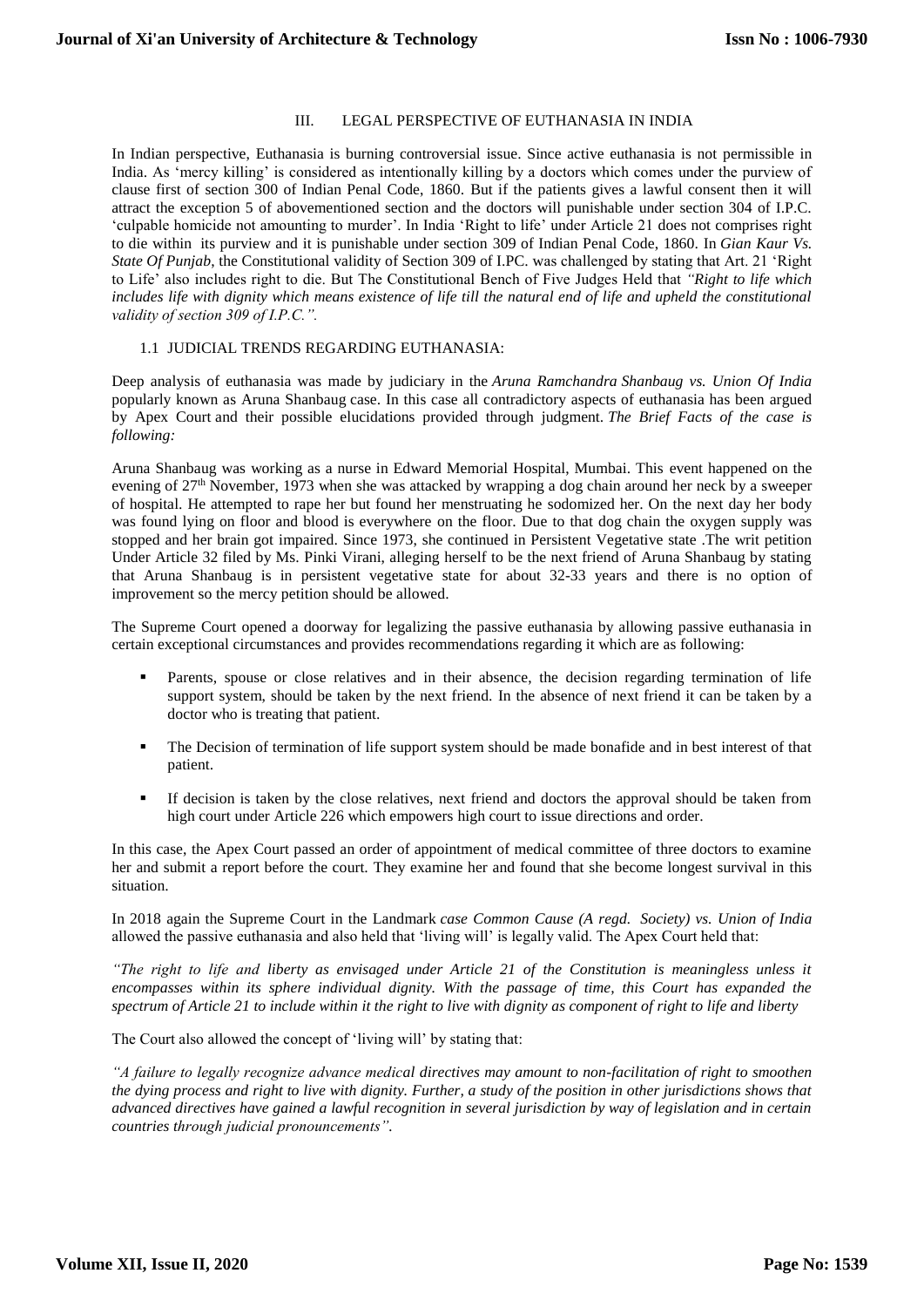## **Concept of living will:**

Living will is the written document in which person gives express instructions in the form of advance directives for the administration of treatment when he/she will terminally ill and will not able to give express consent. It also allows family members to stop the support system if medical board declares that they are beyond medical help.

IV. LEGAL POSITION IN OTHER COUNTRIES

#### NETHERLANDS

Under the penal code of Netherlands, law prescribes punishment for killing a person at his request or assisting a person in committing suicide. Beside its code, the Court of Netherlands gave its ruling prescribing defense to voluntary euthanasia and assisted suicide. Further to the decision on April 2001 a bill was passed, Netheerland charted out a new chapter for legalizing euthanasia.

## AUSTRALIA

The first jurisdiction to explicitly legalizing voluntary active euthanasia was the Niorthern Territory of Australia in the year 1996 and passes the Rights of the terminally Ill Act, 1996. Later on the Federal Parliament of Australia had to pass Euthanasia Laws Act, 1997 which got repealed the Northern Territory Legislation.

## ENGLAND

As the part of rights of Autonomy and Self Determination the patient has the right to refuse life sustaining treatment. in case of patients in persistent vegetative state, non-voluntary euthanasia is legalized.

#### UNITED STATES OF AMERICA

Active Euthanasia is prohibited under the laws of U.S. Besides this passive Euthanasia is legalized by the courts as it says that no punishment is prescribed if doctors withhold or withdraw life-sustaining treatment at the request of patient. Federal Patient Self-Determination Act, 1991 made effective which required federally certified health-care facilities to notify adult patients of their rights to accept or refuse the medical treatment. The facilities should also inform the patients of their rights under the state laws to formulate advanced directives.

## CANADA

Patients have similar rights as that of U.S. in Canada to refuse life-sustaining treatment and formulate advanced directives. In spite of this they do not possess right to active euthanasia or assisted suicide.

## EUTHANASIA IN UNITED STATES

In U.S., Euthanasia is not a new concept, it came into existence much before the World Wars. The debate regarding the same initiated in 1900s, it was addressed only in the early 1960s under the rights of the patient to die and non-stringent bioethics. The principle behind Euthanasia needed to be legalized was similar in countries like Canada, India, Netherlands etc. Karen Ann Quinlan case is the landmark case that threw light upon Euthanasia. In medical Ethics this case became the grund norm and milestone precedent for further similar cases. Karen Ann at the age of 21 became unconscious as a result of consumption of Valium and alcohol from a party. Afterwards, she stopped breathing for two intervals of 15 minutes which ultimately resulted in severe brain damage. She remained in coma and later diagnosed as being in Persistent Vegetative State(PVS). She was kept on ventilator but the attempts at reviving her were unsuccessful. Her parents asked for the ventilator to get removed and allowed her to die. When the hospital refused the parents of Quinlan furthered the appeal to New Jersey Supreme Court which ruled in the favour. After removing the ventilator, she breathed and after nine years of pneumonia died . This is a landmark case because it recurred two main issues: (1)Bioethics , (2)Right to die.

Terri Schiavo case: Terri Schiavo on Feb 25, 1990 at her Florida residence. For 5-6 minutes , it resulted into loss of oxygen to the brain. She consequently went into the PVS.

Thereafter, the parents of Terroi Schiavo declared Michael(her husband) to be the guardian. In May 1998, Michael filed a petition to remove Terri's feeding tube , but this was opposed by her parents as they alleged that the sole motive of Michael was only to inherit her property and so wanted her to die. Terri, whereas, wished to